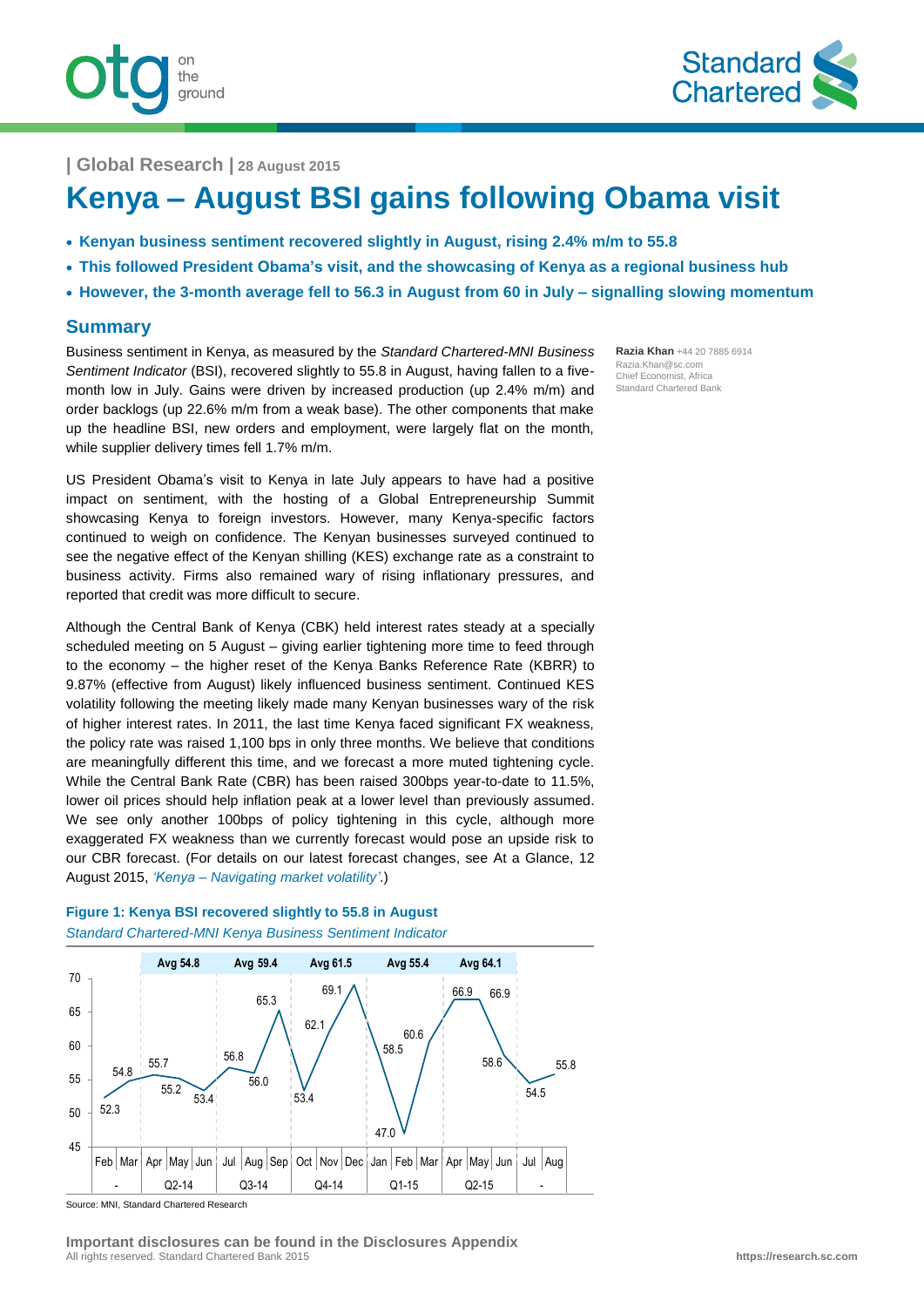

Growth considerations also influence our interest rate forecasts. Early evidence from the BSI suggests that Kenya's growth momentum is slowing. Despite the slight uptick in the headline print in August, the three-month average BSI reading declined to 56.3 in August from 60.0 in July. While current conditions remain in expansionary territory, future expectations have started to soften. In July, 10 of the 15 future expectations indicators declined m/m. This was followed by a further decline in 9 out of 15 future expectations indicators in August. This points to the need for caution ahead. Kenya's economy may be growing, but headwinds – both external and domestic – are increasingly evident.

## **A recap of our BSI methodology**

The Standard Chartered-MNI BSI for Kenya is a diffusion index, summarising in a single number how optimistic businesses feel about current and future economic conditions.

We partner with MNI, a well-known data provider that has long produced the Chicago PMI, among other indicators, to construct the Standard Chartered-MNI BSI. Each month, up to 200 formal-sector businesses, active in different segments of Kenya's economy, respond to questions on Kenya's current and future economic conditions. Most of the respondents polled are Nairobi-based, with some in Mombasa; the businesses that they represent are active across Kenya.

While small and medium-sized enterprises (SMEs) are represented, so are corporates with a regional East African presence, both listed and unlisted. The responses of our panel of companies are collated to generate a single number that captures sentiment. The headline BSI (current conditions index) for Kenya is made up of a number of components with different weights: new orders (35% weight), production (25%), employment (15%), order backlogs (15%) and supplier delivery times (10%).

Respondents are asked whether business activity has increased, decreased or remained the same compared with the previous month. They are also asked about their expectations for the next quarter. We use this information to calculate a diffusion indicator, by adding the percentage share of positive responses to half of the percentage of respondents reporting no change. An indicator above 50 shows an expansion. An indicator below 50 indicates a contraction. A result of 50 means no change.

Questions are asked on a number of key business metrics, including orders, production, pricing, inventories, credit availability and the impact of exchange rate trends. These questions are provided at the end of this report (Figure 17). Data collation for Kenya was initiated in February 2014. The short survey history means that it is not yet possible to adjust for seasonality. Nonetheless, we can still observe how sentiment might be changing from month to month, based on our representative panel of companies. We believe that the receipt of timely information on economic performance can help a range of stakeholders, both in the private sector and in policy circles, with their economic decision-making.

*Each month, we poll c.200 businesses that represent different sectors of Kenya's economy*

*A headline BSI reading above 50 is typically consistent with economic expansion*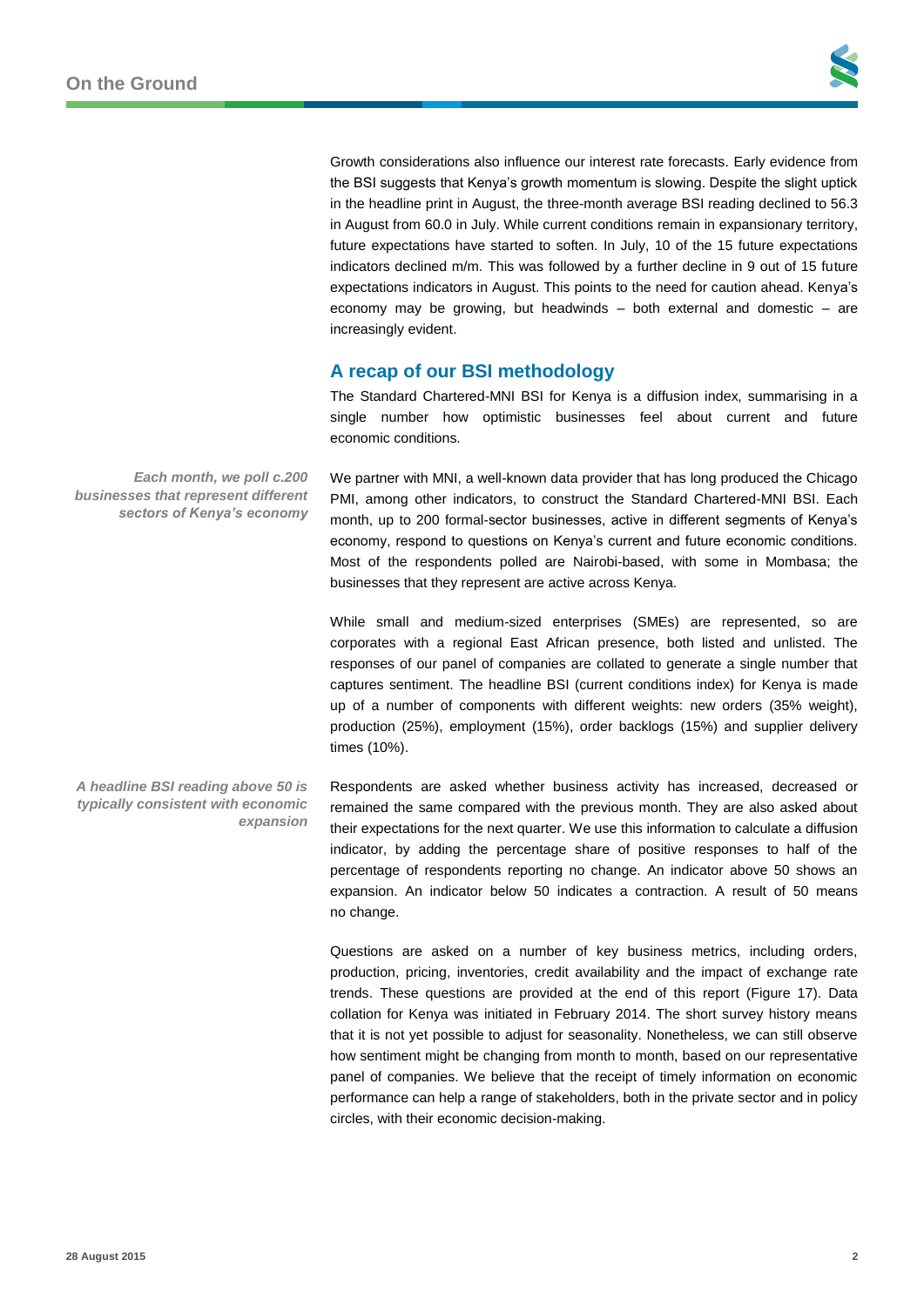## **Figure 2: Overall business conditions**

*Current conditions rose1.3% m/m*



## **Overall business conditions were still muted**

After falling 18.8% m/m in July, overall business conditions posted a modest recovery in August, rising 1.3% m/m. However, future expectations fell even further – albeit from higher levels – declining 0.8% m/m in August. This suggests that the gains in perceptions of business conditions may be short-lived.

Source: MNI, Standard Chartered Research

## **Figure 3: Production**

#### *Current conditions rose 2.4% m/m*



## **Production rose, driving BSI gains**

Production makes up 25% of the headline BSI. Current conditions and future expectations both rose in August, by 2.4% m/m and 3.7% m/m, respectively, helping to drive BSI gains. At 64.8, current conditions remain firmly in expansionary territory. Kenyan companies remain optimistic that they will increase production in the near future.

**Figure 4: New orders**

## *Current conditions rose 0.2% m/m* Source: MNI, Standard Chartered Research Current conditions Future expectations 40 50 60 70 80 90 100 Feb-14 May-14 Aug-14 Nov-14 Feb-15 May-15 Aug-15

## **New orders – A negligible increase**

New orders rose a marginal 0.2% m/m in August, while future expectations declined 2.3% m/m. Expectations were down from robust levels, so the correction in expectations may not signal anything meaningful – yet.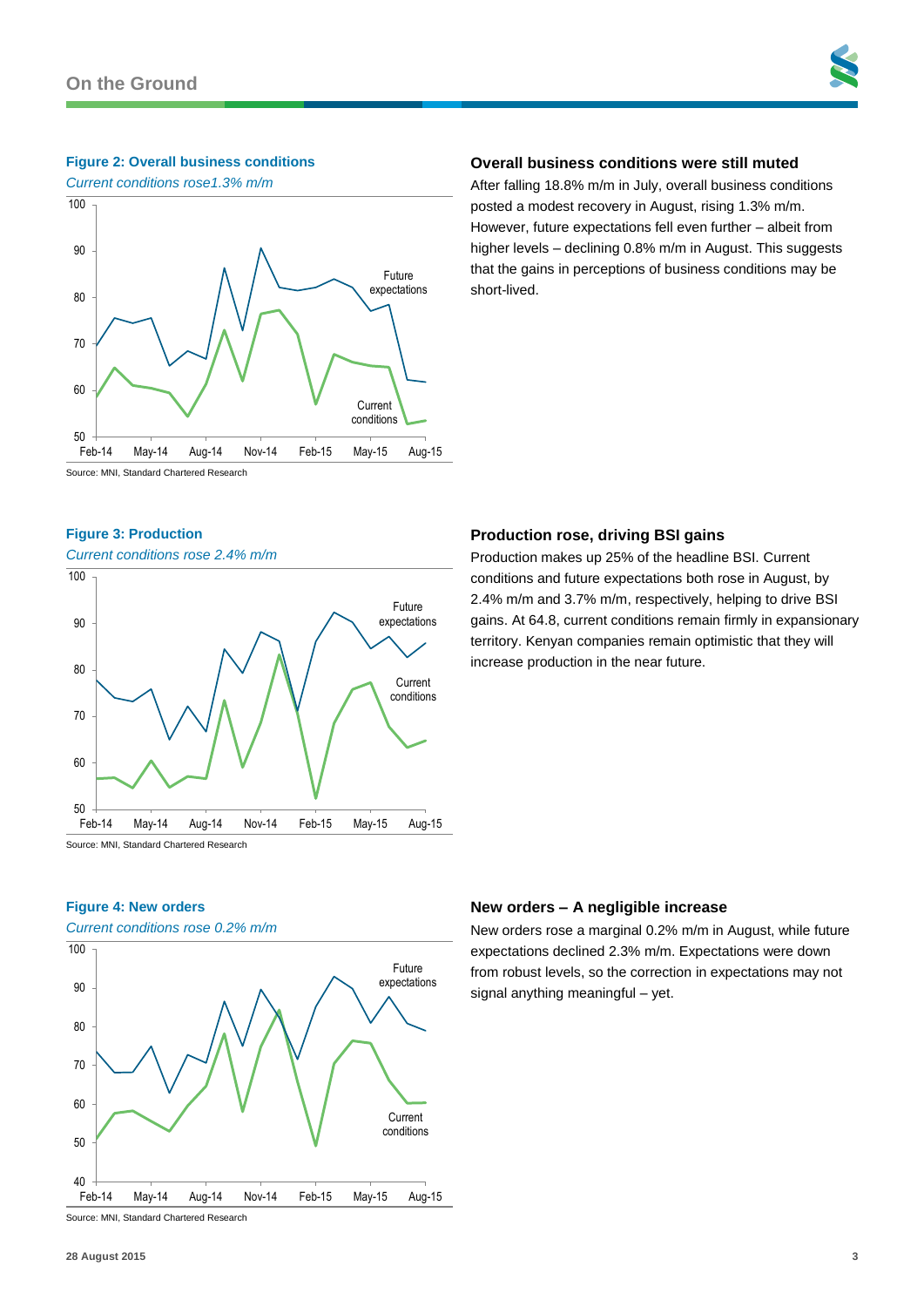## **Figure 5: Export orders**



## **Future expectations of export orders rose strongly**

Despite recent KES weakness, current conditions for export orders fell in August to 60.4. However, future expectations were much stronger – companies believe that KES weakness, perhaps combined with future infrastructure improvements, will lift export orders further out. Future expectations rose 10.8% m/m in August. This followed a rise of 3.4% m/m in July. At 73.1, future expectations for export orders were at their highest level since March 2015.

Source: MNI, Standard Chartered Research

#### **Figure 6: Productive capacity**

*Current conditions fell -0.4%m/m*



## **Figure 7: Order backlogs**

*Current conditions rose 22.6% m/m*



## **Productive capacity – More negative responses**

When asked what is happening to their productive capacity, an increasing number of companies provided negative responses in August. Although both current conditions and future expectations for this indicator are still above the 50 level – suggesting that more firms expect productive capacity to improve than not – these readings are nonetheless down from the highs of over 60 seen earlier in the series. The number of companies planning to increase production capacity has been declining for some time. This could reflect expectations of more subdued growth ahead and/or concerns about the affordability of credit to support expansion plans.

## **Order backlogs surged**

Current conditions for this indicator surged 22.6% in August, helping to drive BSI gains (order backlogs contribute 15% of the headline BSI). Nonetheless, the rise was off a low base. The current conditions indicator was still sub-50, at only 34.2 – suggesting that order backlogs are not widespread.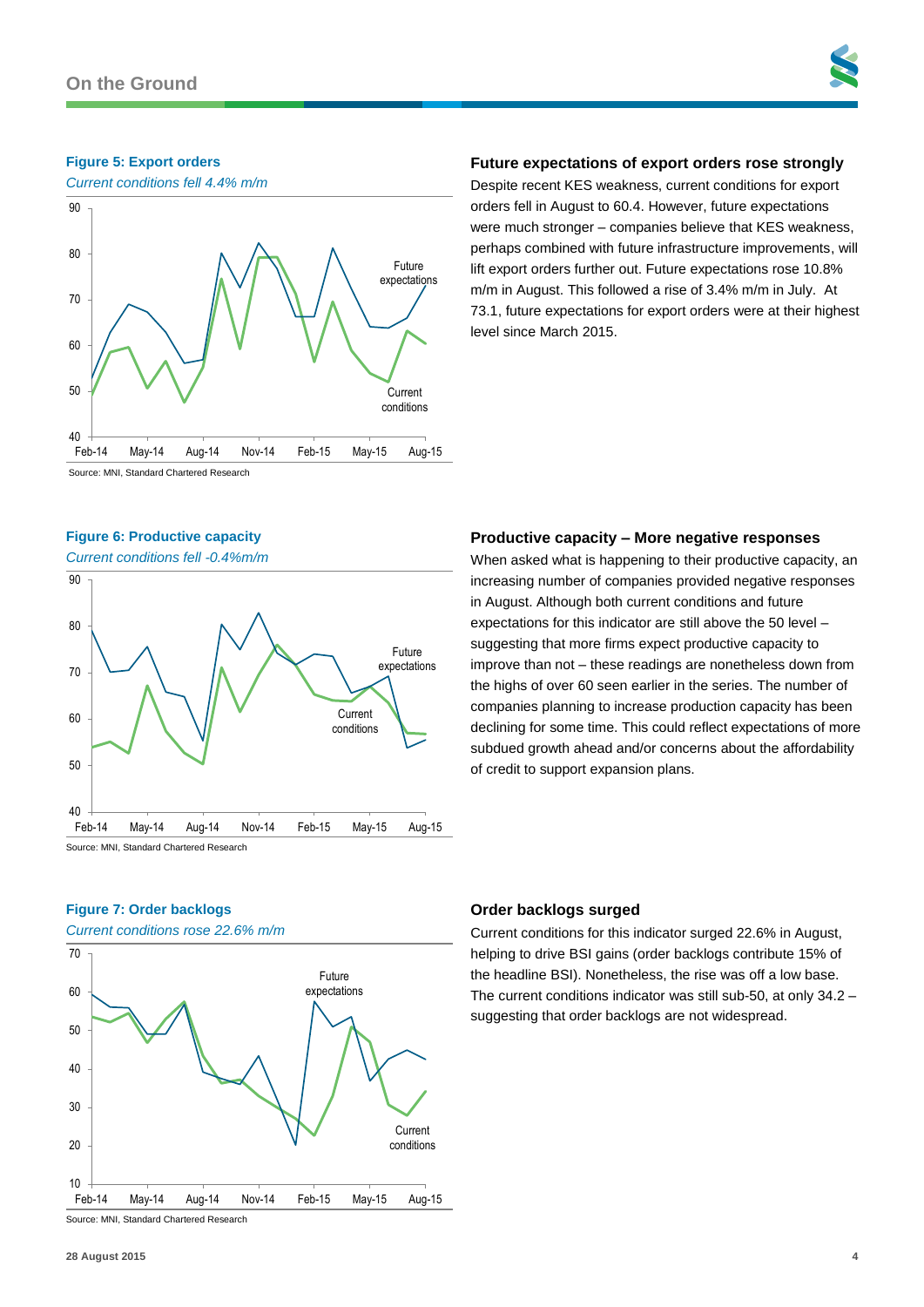

#### **Figure 8: Employment**



## **Little change to employment intentions**

Current conditions for employment have flatlined for much of the series history, although future expectations have shown more volatility. A key question is whether Kenya's economic upswing will continue for long enough to make a meaningful difference to job creation. Our BSI, which has been running since February last year, has rarely indicated robust employment gains, even though business confidence has remained in expansionary territory for most of the series history (February 2015, when the index dipped below 50, was the only exception).

Source: MNI, Standard Chartered Research

#### **Figure 9: Inventories**

*Current conditions fell 3% m/m*



## **Businesses ran down inventories**

In sync with the rise in order backlogs, companies reported lower inventories of finished goods.

## **Figure 10: Input prices**

*Current conditions rose 9.6% m/m*



## **Input prices rose**

Current conditions for input prices rose almost 10% as companies felt the impact of a weaker FX rate. However, future expectations declined 5.1% m/m, perhaps reflecting the belief that the pressure would not be long-lived, or that cheaper imported fuel might compensate for FX weakness.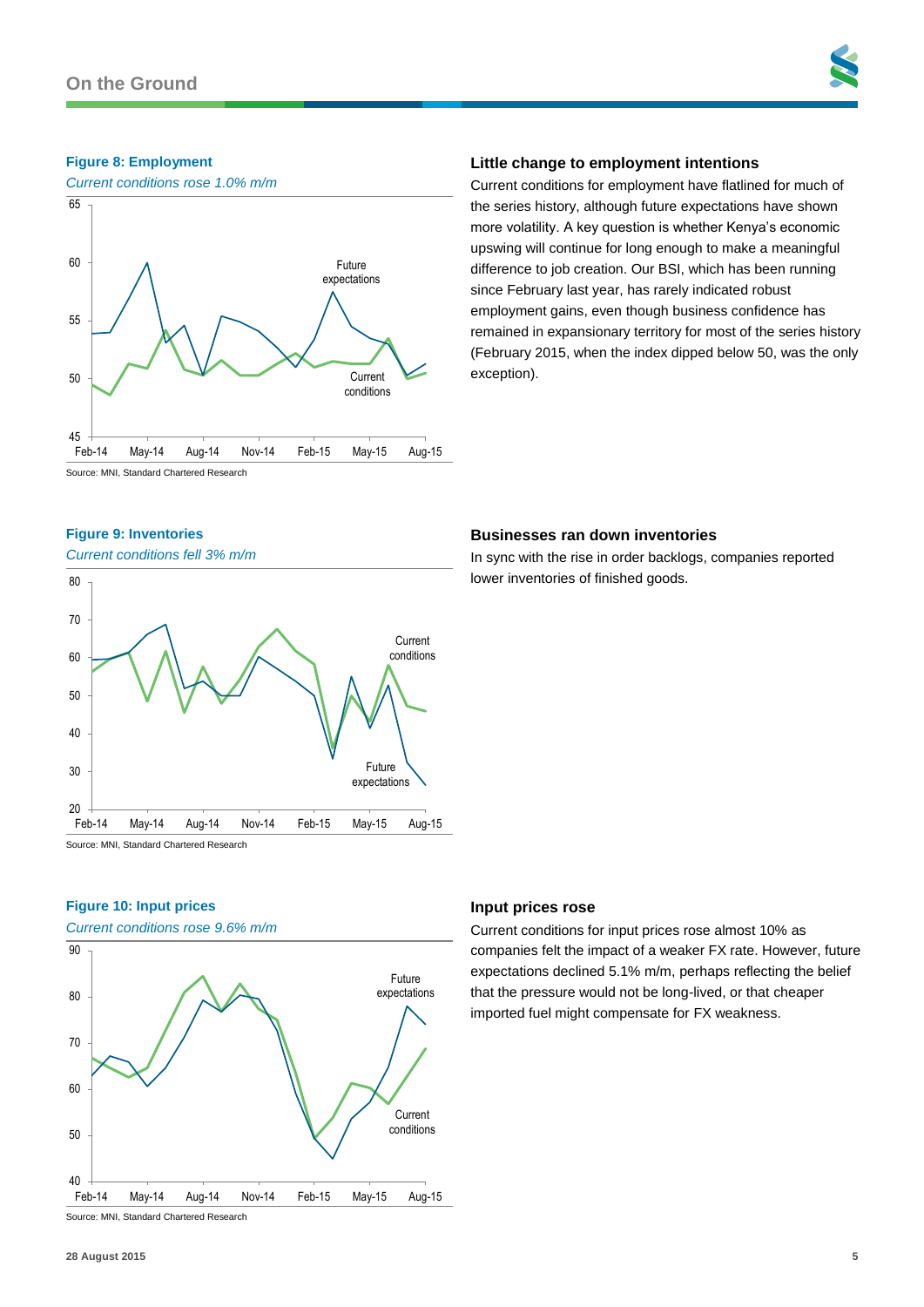## **Figure 11: Prices received**



## **Kenyan firms were able to pass price rises on**

Current conditions for the 'prices received' indicator increased c.6% in August, indicating an environment where companies can still pass on price increases. However, there are new doubts about their ability to be able to do so in the future, given the sharp decline in future expectations.

Source: MNI, Standard Chartered Research

## **Figure 12: Financial position of your company**

*Current conditions rose 1.2 m/m*



## **Companies still upbeat about financial positions**

Companies remained relatively upbeat about their financial positions, with both current conditions and future expectations rising in August.

## **Figure 13: Interest rates paid**

*Current conditions fell 0.3% m/m*



**Firms were more negative about interest rates paid**

Both future expectations and current conditions for this indicator declined; this is perhaps unsurprising given the 300bps of policy tightening so far and the higher KBRR in August. Despite high interbank rates in August, the authorities stepped back from further policy tightening.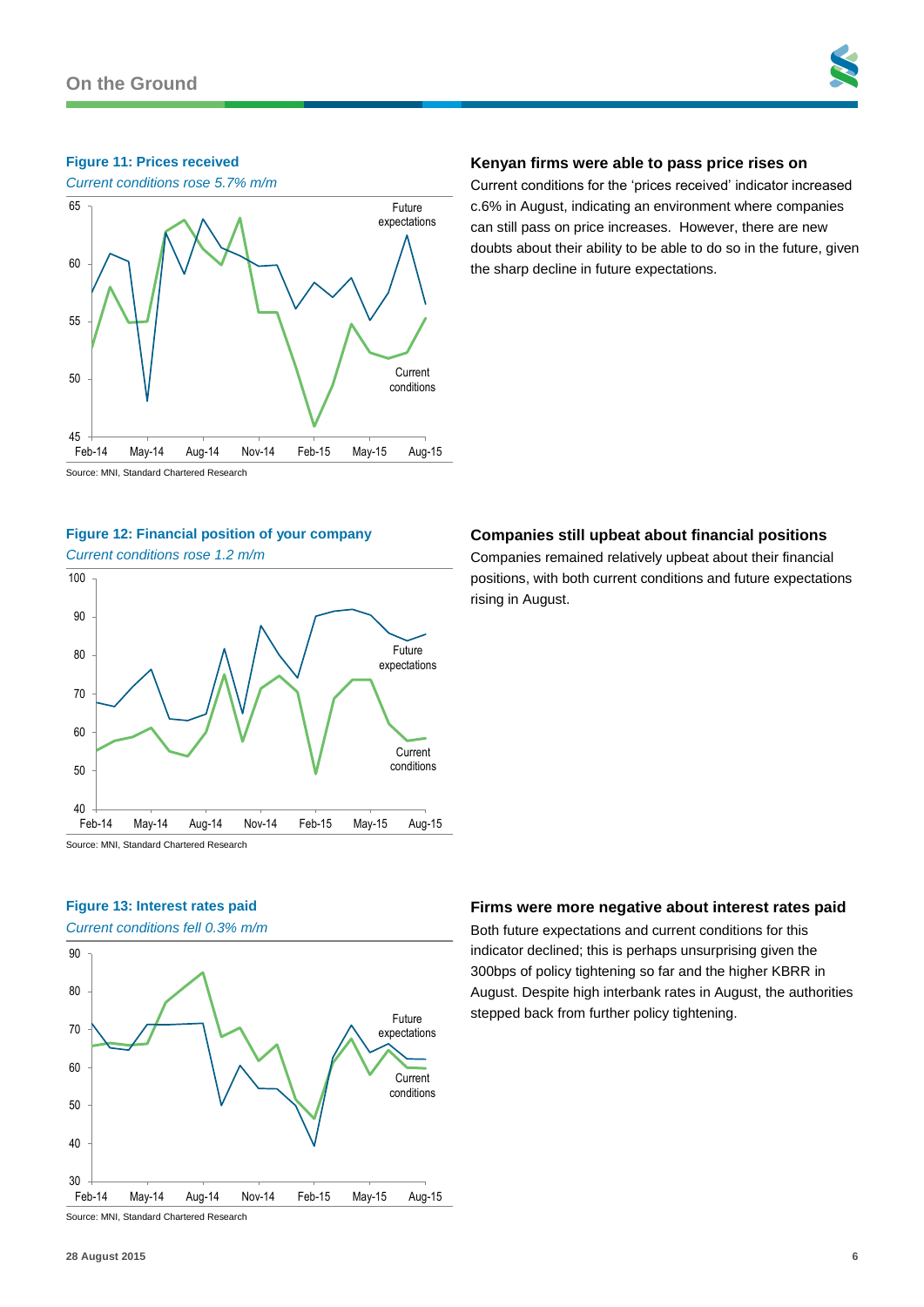

#### **Figure 14: Effect of the KES exchange rate**

*Current conditions fell 6.9% m/m*



# **Figure 15: Supplier delivery times**

*Current conditions fell 1.7% m/m*



## **Figure 16: Availability of credit**

*Current conditions fell 9.4% m/m*



## **FX market trends hurt business sentiment**

More Kenyan companies reported that the effect of the KES exchange rate was hurting their business prospects. The decline in both current conditions and future expectations in August undid some of the optimism seen in July. This indicator has been consistently below 50 throughout the survey history, although it was less negative in August than it was in May 2014. This may suggest that some businesses are benefiting from KES weakness versus the USD; alternatively, it may suggest that KES appreciation versus regional trading-partner currencies (which have typically weakened even more against the USD than the KES has) is helping a subset of Kenyan businesses.

#### **Supplier delivery times fell**

Supplier delivery times – both current conditions and future expectations – were reported lower in August. This may suggest slowing economic momentum, although it is difficult to read too much into a single indicator. The series has been volatile.

## **Availability of credit seen to be more constrained**

Both current conditions and future expectations for this indicator declined in August. Kenyan companies expect credit availability to worsen, perhaps reflecting their concerns over persistent FX volatility and the need for further tightening. Given higher T-bill yields since the last KBRR reset (calculated in July but effective in August), companies that borrow at a floating rate are likely to face higher interest rates in the new year, when the KBRR is next reset. High interbank rates may also prompt banks to place surplus liquidity with other financial institutions in the interim, earning higher returns than they might by lending to corporates.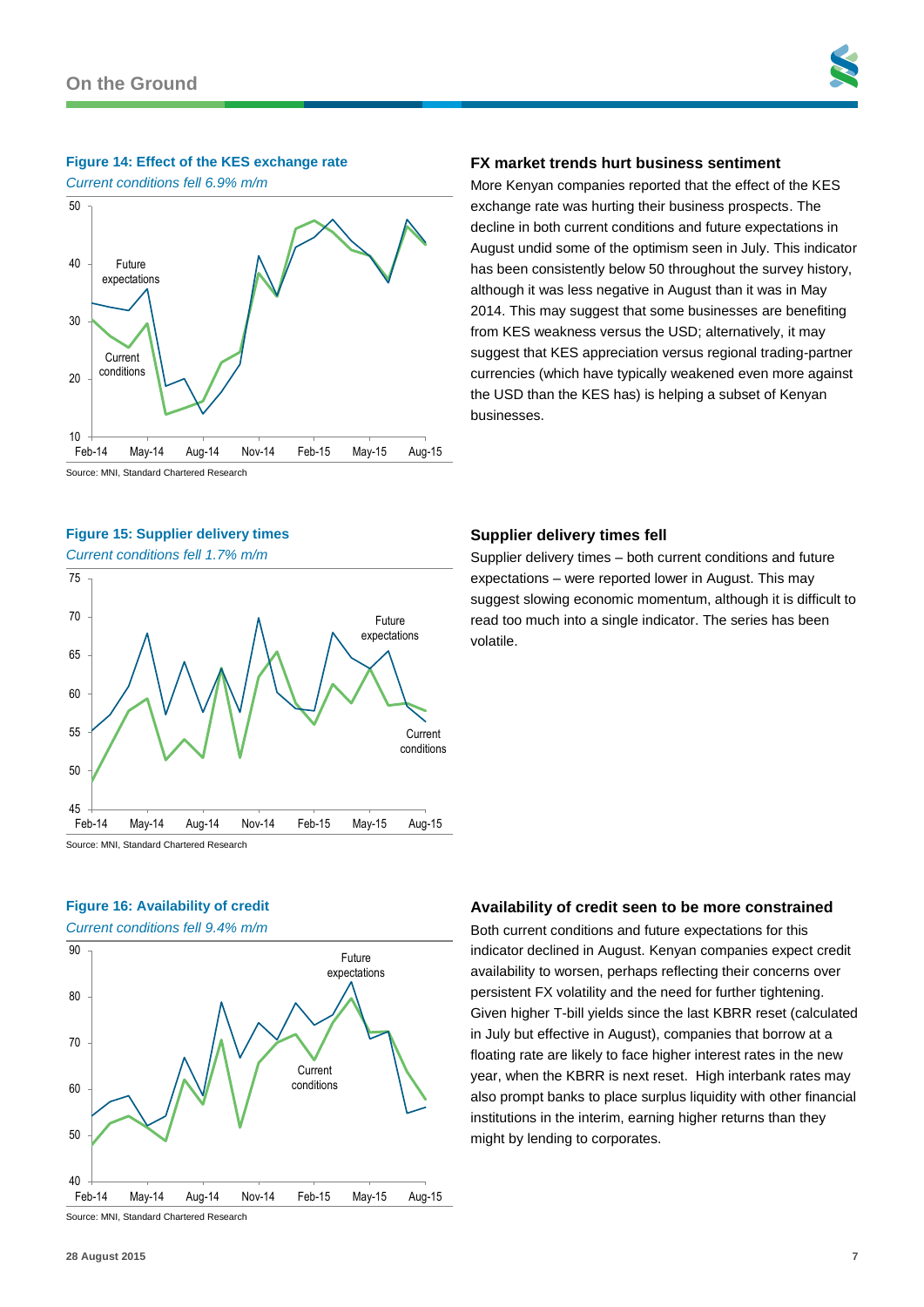

## **Figure 17: Understanding the questions**

*In order to aid comprehension of the survey, we reproduce the questions asked of respondents below*

| Productive capacity                    | Compared with a month ago, is the productive capacity of your company higher, the same or lower?<br>Questions will also address the three-month outlook.                                                                                                                        |
|----------------------------------------|---------------------------------------------------------------------------------------------------------------------------------------------------------------------------------------------------------------------------------------------------------------------------------|
| Production                             | Questions address what is happening to actual production – higher, the same, or lower? What about<br>the three-month outlook?                                                                                                                                                   |
| Interest rates paid                    | How do the interest rates that you pay compare with a year ago? How do you expect the interest rate<br>you pay to change in three months' time?                                                                                                                                 |
| New orders                             | Compared with a month ago, are new orders higher, the same or lower? Do you think that new orders<br>will be higher, the same or lower in three months?                                                                                                                         |
| New export orders                      | Compared with a month ago, are new export orders higher, the same or lower? Do you think new<br>export orders in three months' time will be the same, higher or lower?                                                                                                          |
| Exchange rate                          | Compared with a month ago, how is the FX rate affecting your business - helping, no impact or<br>hurting? How do you think it will be affecting your business in three months' time?                                                                                            |
| Suppliers' delivery<br>times           | Compared with a month ago, are your suppliers' delivery times (of raw materials, consumables, etc.)<br>higher, the same or lower? Do you think your suppliers' delivery times (of raw materials,<br>consumables, etc.) in three months' time will be higher, the same or lower? |
| Number of employees                    | Compared with a month ago, is the number of your employees not enough, just right or too many?<br>What do you expect it to be in three months' time?                                                                                                                            |
| Financial position of<br>your company  | An assessment of whether this is better, the same or worse.                                                                                                                                                                                                                     |
| Order backlogs                         | (For agricultural companies, there are no questions about order backlogs.)                                                                                                                                                                                                      |
| Input prices                           | How do they compare with a month ago? Where are they expected to be in three months' time?                                                                                                                                                                                      |
| Prices you charge for<br>your products | How do they compare with a month ago? Where are they expected to be in three months' time?                                                                                                                                                                                      |
| Availability of credit                 | Is it better, the same or worse than a year ago? Do you expect the availability of credit in three<br>months to be better, the same or worse?                                                                                                                                   |
| Inventory of finished<br>goods         | (For agricultural companies, there are no questions about inventories of finished goods.)                                                                                                                                                                                       |
| <b>Overall business</b><br>conditions  | Are these improving, the same or worsening? What do you expect over the next quarter?                                                                                                                                                                                           |

Source: Standard Chartered Global Research, MNI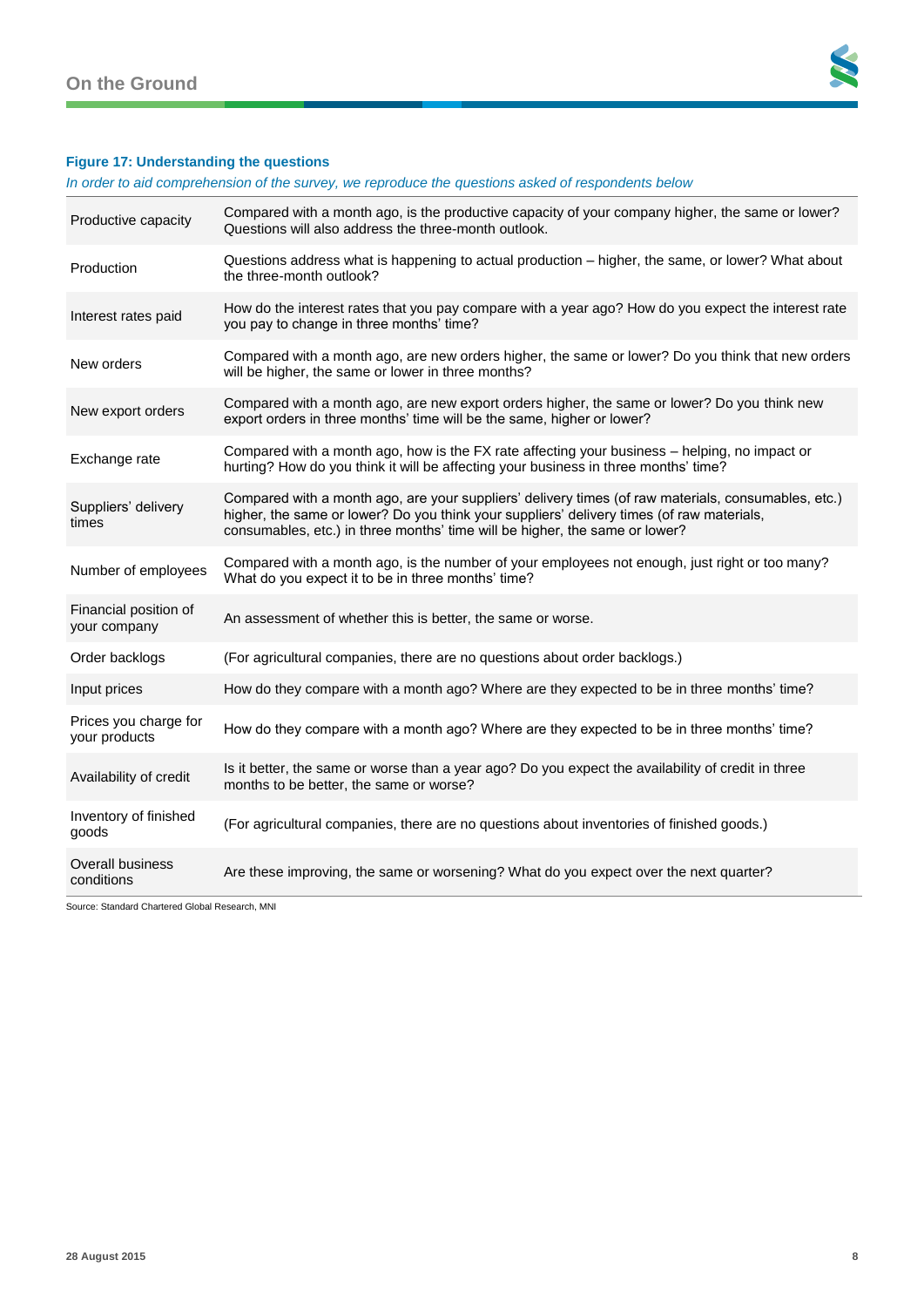

# **A selection of comments from the Kenya panel of businesses**



Better business conditions; security situation is better now. Hotels have business.

Heightened activity from diplomatic travel schedules.

Higher order backlogs; we have not reached all potential areas of market.

Higher backlogs; government bureaucracy in processing some transactions.

[We expect higher backlogs]. Slow process of land transactions with government departments.

Higher backlogs; increased orders will stretch our capacity.

There was a serious bad effect from countrywide crackdown on illicit brews. It affects legitimate producers.

Impending US president visit spurred more business.

Imports and exports shot up.

High prices of fuel and electricity tariffs.

Input prices are higher since the dollar strengthened against shilling.

Shilling dropped very much in value against strong world currencies.

Depreciation caused a rise in prices, discouraging customers to buy our products.

Higher prices received; we charged the tax burden to customers.

Banks are still charging the same interest rates as last month, but rates in the market have increased.



Source: MNI, Standard Chartered Research